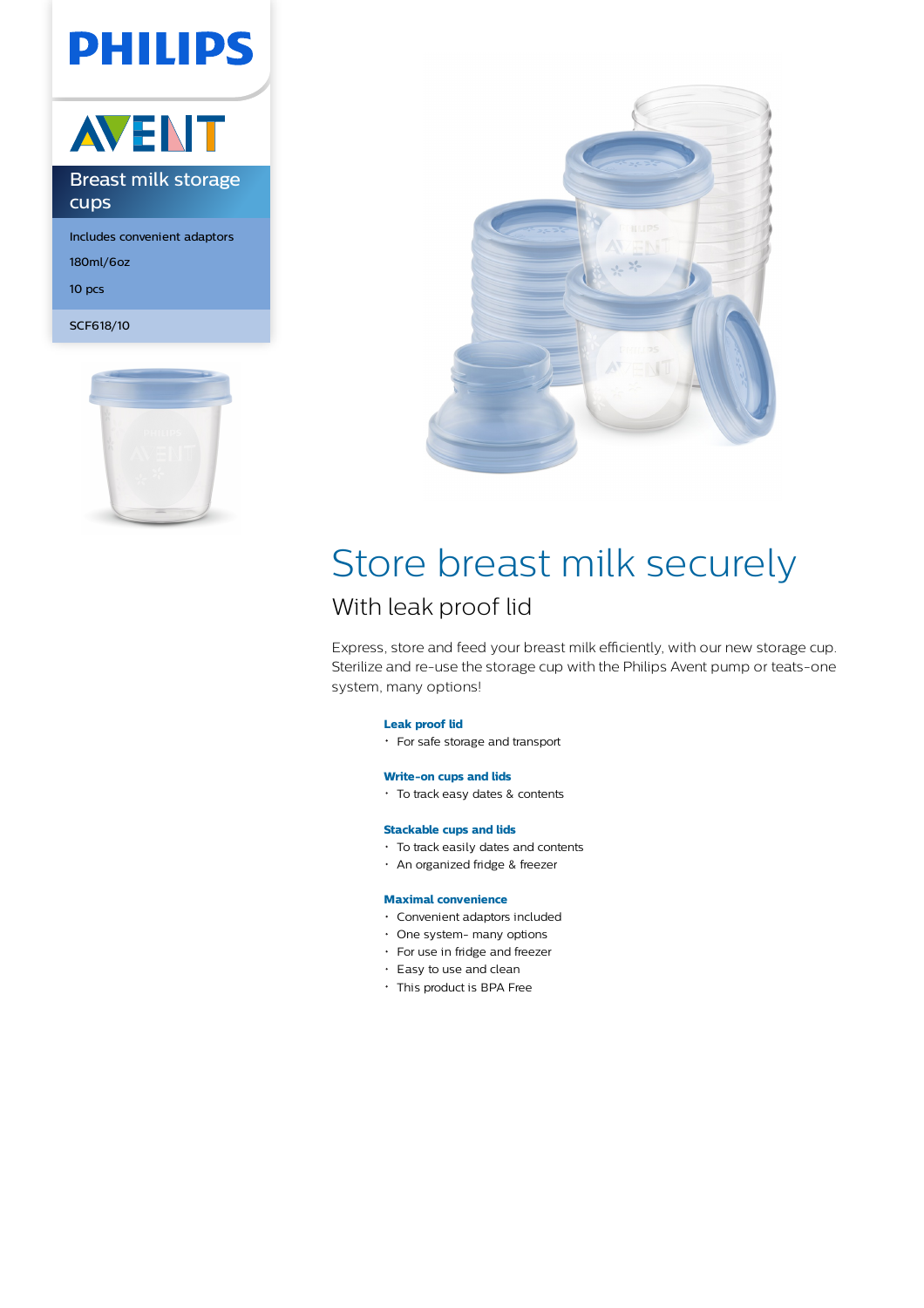## **Highlights**

#### **Leak proof lid**



Philips Avent storage cups have a lid that creates a secure seal for safe storage and transport.

#### **Write-on cups and lids**



To track easily dates and contents.

**For easy storage** For easy storage.

#### **Stackable cups and lids**



For an organized fridge and freezer.

#### **Convenient adaptors included**



For expressing and feeding.

#### **One system- many options**



Compatible with Philips Avent breast pumps, Classic, Classic + and Natural teats.

**For use in fridge and freezer**



For maximum flexibility.

#### **Easy to use and clean**



Can be used safely in bottle warmer, microwave, dishwasher and sterilizer.

#### **BPA Free**

This product is BPA Free